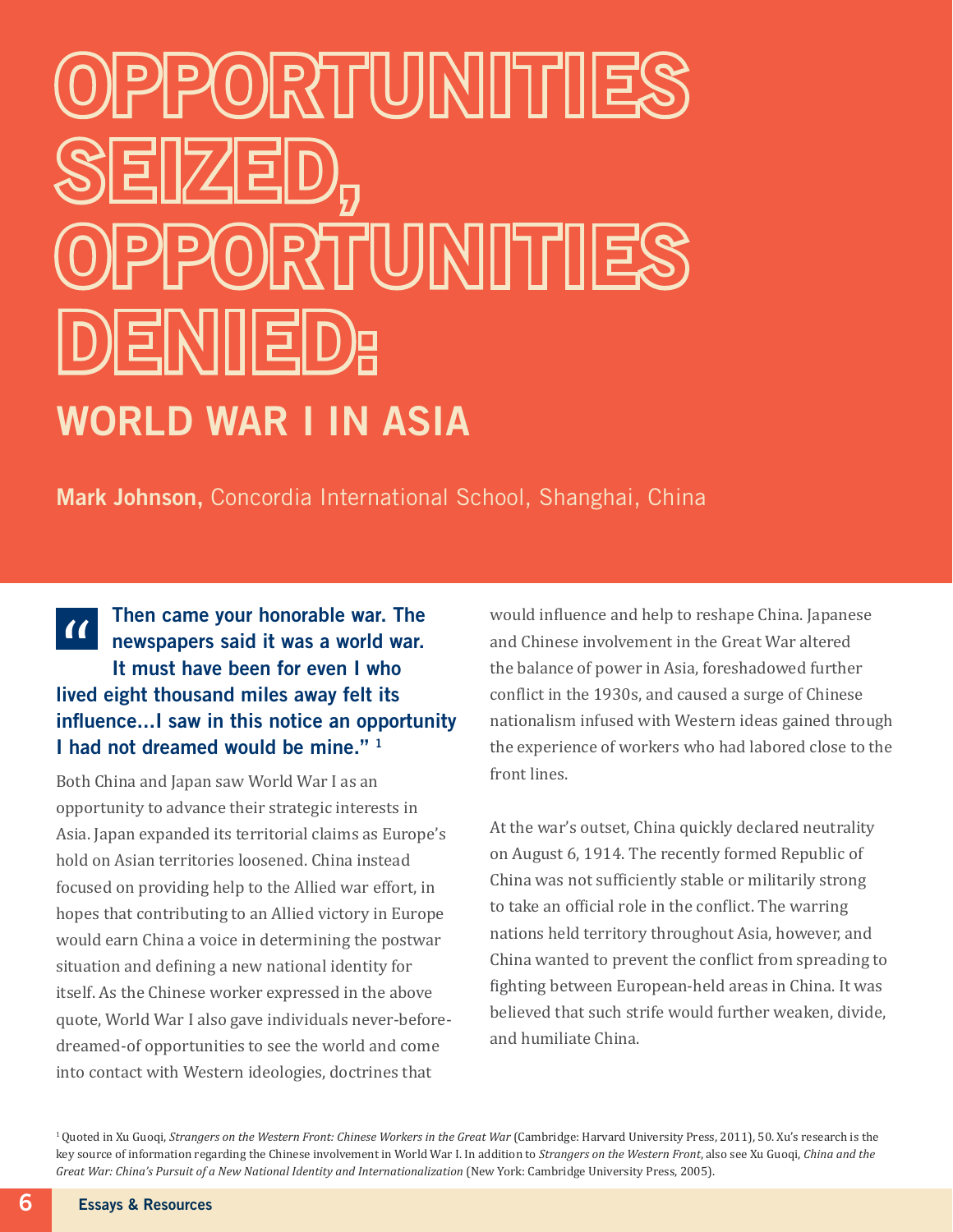Japan was on a far different trajectory at that point. After successes in the Sino-Japanese War (1894-1895) and the Russo-Japanese War (1904-1905), Japan was a growing power in the region, further expanding its influence with the annexation of Korea in 1910. Japan saw World War I as an opportunity to advance its interests in the region while the European nations were preoccupied with events thousands of miles away. An ally of the British since 1902, Japan declared war on Germany on August 23, 1914, quickly moving against German-held areas in China and the Pacific. While this undoubtedly worked into the Allied strategy against German power worldwide, an added benefit for the Japanese was that it advanced Japan's territorial interests in China.

In September 1914, Japan attacked Shandong (Shantung) Province, held by the Germans since 1898. Shandong and its key city of Qingdao (Tsingtao) were of vital importance to Japan's expanding sphere of influence in China. Japan hoped to establish de facto control of the region and maintain possession at war's end, when the victors would decide the fate of German possessions. Encouraged by its successful conquest of Shandong, Japan furthered its claims by issuing the Twenty-One Demands to China in January 1915, pressing Japan's claims throughout China, and including extensive economic and political concessions to Japan that, if agreed to, would seriously compromise China's sovereignty.



A Japanese lithograph, probably showing the Japanese fighting German troops during the conquest of the German colony Tsingtao (today Qingdao) in China between September 13 and November 7, 1914. Image courtesy of the United States Library of Congress Prints and Photographs division.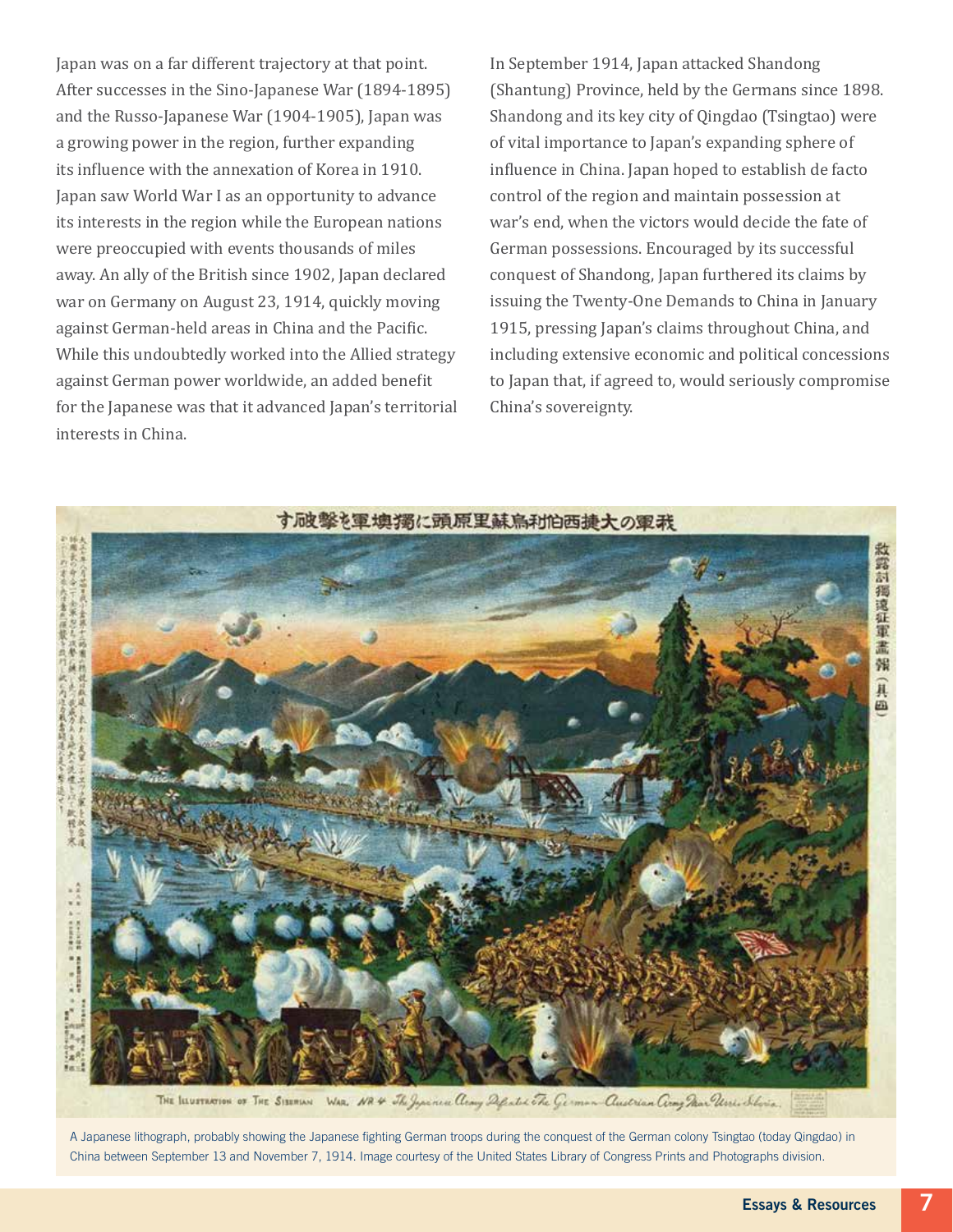China, too weak to militarily rebuff Japan's advances, sought a creative solution. Chinese leaders believed the conflict and postwar negotiations would give China the opportunity to become involved in international affairs and carve out a new national identity, in contrast to the humiliating status that had characterized China's position since the Opium Wars. Unable to protect its territorial integrity through force of arms, China sought to earn a seat at the postwar peace conference by actively assisting the Allies in Europe.

Realizing that Britain and France faced manpower shortages, China approached both of those powers with a "laborers-as-soldiers" strategy. China would offer thousands of Chinese workers to serve in support roles, freeing up native manpower for military service. In June 1915, Chinese officials offered to supply the British with 300,000 laborers. Both the British and French initially rejected this plan, as officials were worried labor unions would object to employing Chinese workers. Additionally, some British officials feared accepting assistance would recognize China's equality, necessitating a changed relationship after the conflict that would mean declining British power



Japanese War Service Medal. (Image courtesy of the National World War I Museum)

in China. These workers were not colonial subjects answering the call to aid the mother country in its moment of need; rather, they would be volunteers, under contract to be paid, protected and respected, with a larger goal of earning the sponsoring nation equal standing in international affairs. But while the initial Chinese offering of laborers-as-soldiers was declined, the unfolding realities of the war soon altered the scenario.

The enormous number of casualties in the Battle of the Somme in the summer of 1916 made the British realize they could spare no effort to win the war. As Winston Churchill stated in the House of Commons in 1916, "I would not even shrink from the word Chinese for the purpose of carrying on the War....There are great resources in Africa and Asia that, under proper discipline, might be the means of saving thousands of British lives and of enormously facilitating the whole progress and conduct of the War."2 Aware that overt participation in the fighting might make it more likely imperialist powers would attack China, however, Chinese diplomats emphasized the need to keep the collaboration secret. The British and French agreed; as they saw it, keeping the Chinese workers secret would reduce chances that their own domestic labor unions would protest the move.

In the fall of 1916, recruitment efforts commenced, with Chinese government agencies—under the guise of private contractors—soliciting volunteers. In exchange, the Chinese government requested that Britain help China gain a seat at the postwar peace conference. The workers, most of whom would come from Shandong Province, volunteered due to difficult economic conditions at home and a desire to see the world. They would travel from China to the west coast of Canada, then by train across Canada to ports of departure for France. All told, the French employed 40,000 Chinese workers, who would mostly replace factory employees who had become soldiers. Great Britain contracted

*<sup>2</sup>*Quoted in Xu*, Strangers on the Western Front,* 27*.*